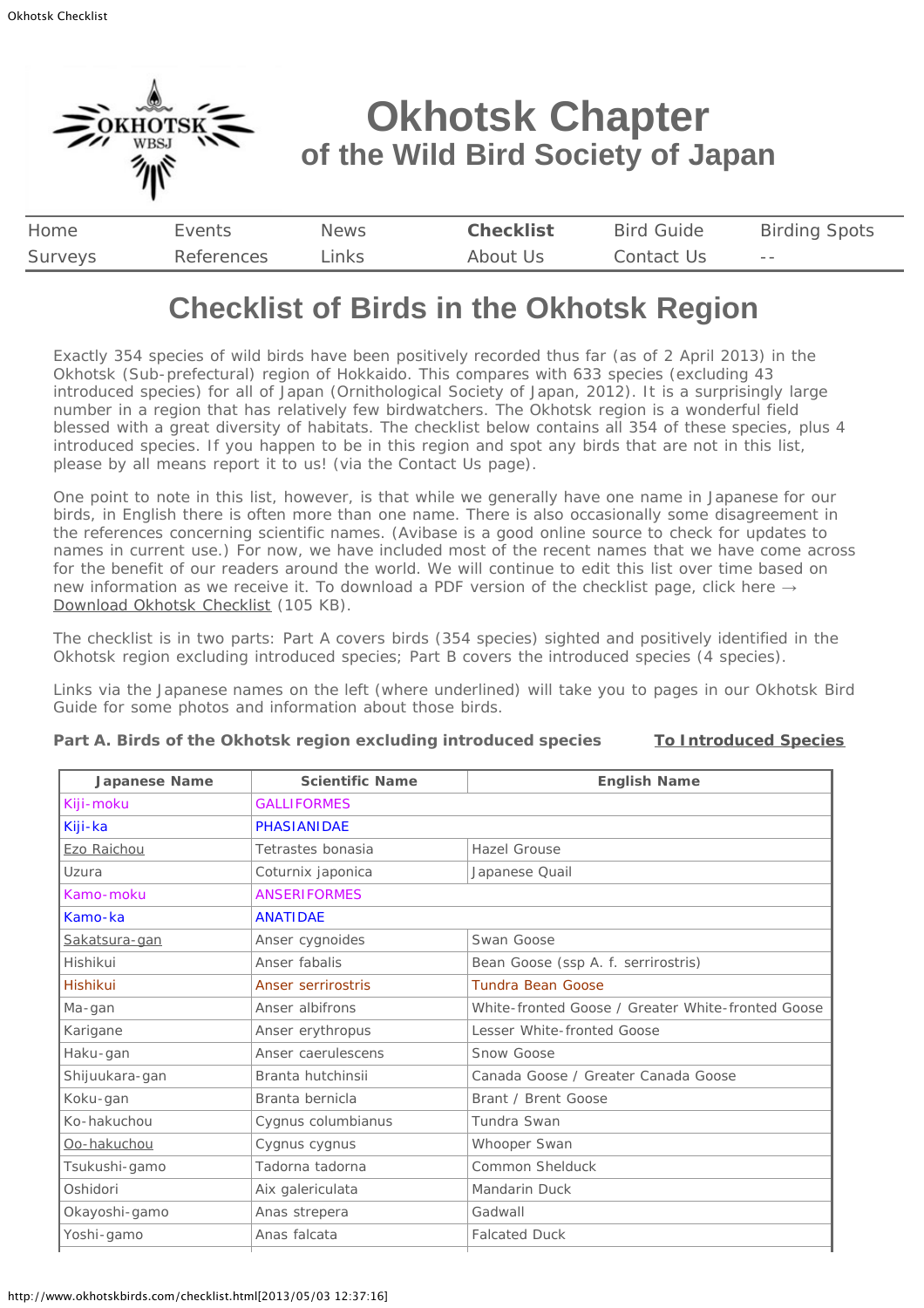| Hidori-gamo        | Anas penelope                    | Eurasian Widgeon                                                             |  |
|--------------------|----------------------------------|------------------------------------------------------------------------------|--|
| Amerika-hidori     | Anas americana                   | American Widgeon                                                             |  |
| Ma-gamo            | Anas platyrhynchos               | Mallard                                                                      |  |
| Hashibiro-gamo     | Anas clypeata                    | Northern Shoveler                                                            |  |
| Onaga-gamo         | Anas acuta                       | Northern Pintail                                                             |  |
| Shima-aji          | Anas querquedula                 | Garganey                                                                     |  |
| Tomoe-gamo         | Anas formosa                     | <b>Baikal Teal</b>                                                           |  |
| Ko-gamo            | Anas crecca                      | Eurasian Teal                                                                |  |
| Ko-gamo            | Anas carolinensis                | <b>Green-winged Teal</b>                                                     |  |
| Oo-hoshi-hajiro    | Aythya valisineria               | Canvasback                                                                   |  |
| Hoshi-hajiro       | Aythya ferina                    | Common Pochard                                                               |  |
| Kubiwa-kinkuro     | Aythya collaris                  | Ring-necked Duck                                                             |  |
| Kinkuro-hajiro     | Aythya fuligula                  | <b>Tufted Duck</b>                                                           |  |
| Suzu-gamo          | Aythya marila                    | Greater Scaup                                                                |  |
| Ko-suzu-gamo       | Aythya affinis                   | Lesser Scaup                                                                 |  |
| Ko-kewata-gamo     | Polysticta stelleri              | Steller's Eider                                                              |  |
| Kewata-gamo        | Somateria spectabilis            | King Eider                                                                   |  |
| Shinori-gamo       | <b>Histrionicus histrionicus</b> | Harlequin Duck                                                               |  |
| Aranami-kinkuro    | Melanitta perspicillata          | Surf Scoter                                                                  |  |
| Biroodo-kinkuro    | Melanitta fusca                  | Velvet Scoter                                                                |  |
| Biroodo-kinkuro    | Melanitta deglandi               | <b>White-winged Scoter</b>                                                   |  |
| Kuro-gamo          | Melanitta nigra                  | Black Scoter / Common Scoter                                                 |  |
| Kuro-gamo          | Melanitta americana              | <b>Black Scoter</b>                                                          |  |
| Koori-gamo         | Clangula hyemalis                | Long-tailed Duck / Oldsquaw                                                  |  |
| Hime-hajiro        | Bucephala albeola                | <b>Bufflehead</b>                                                            |  |
| Hoojiro-gamo       | Bucephala clangula               | Common Goldeneye                                                             |  |
| Miko-aisa          | Mergellus albellus               | <b>Smew</b>                                                                  |  |
| Kawa-aisa          | Mergus merganser                 | Common Merganser / Goosander                                                 |  |
| Umi-aisa           | Mergus serrator                  | Red-breasted Merganser                                                       |  |
| Kourai-aisa        | Mergus squamatus                 | Scaly-sided Merganser / Chinese Merganser                                    |  |
| Kaitsuburi-moku    | <b>PODICIPEDIFORMES</b>          |                                                                              |  |
| Kaitsuburi-ka      | <b>PODICIPEDIDAE</b>             |                                                                              |  |
| Kaitsuburi         | Tachybaptus ruficollis           | Little Grebe                                                                 |  |
| Akaeri-kaitsuburi  | Podiceps grisegena               | Red-necked Grebe                                                             |  |
| Kanmuri-kaitsuburi | Podiceps cristatus               | <b>Great Crested Grebe</b>                                                   |  |
| Mimi-kaitsuburi    | Podiceps auritus                 | Horned Grebe / Slavonian Grebe                                               |  |
| Hajiro-kaitsuburi  | Podiceps nigricollis             | Eared Grebe / Black-necked Grebe                                             |  |
| Hato-moku          | <b>COLUMBIFORMES</b>             |                                                                              |  |
| Hato-ka            | <b>COLUMBIDAE</b>                |                                                                              |  |
| Kiji-bato          | Streptopelia orientalis          | Oriental Turtle-Dove                                                         |  |
| Ao-bato            | Treron sieboldii                 | White-bellied Green Pigeon /<br>White-bellied Pigeon / Japanese Green Pigeon |  |
| Abi-moku           | <b>GAVIIFORMES</b>               |                                                                              |  |
| Abi-ka             | <b>GAVIIDAE</b>                  |                                                                              |  |
| Abi                | Gavia stellata                   | Red-throated Loon / Red-throated Diver                                       |  |
| Oohamu             | Gavia arctica                    | Arctic Loon / Black-throated Diver                                           |  |
| Shiroeri-oohamu    | Gavia pacifica                   | Pacific Loon / Pacific Diver                                                 |  |
| Hashijiro-abi      | Gavia adamsii                    | Yellow-billed Loon / White-billed Diver                                      |  |
| Mizunagidori-moku  | <b>PROCELLARIIFORMES</b>         |                                                                              |  |
| Ahoudori-ka        | <b>DIOMEDEIDAE</b>               |                                                                              |  |
| Ko-ahoudori        | Phoebastria immutabilis          | Laysan Albatross                                                             |  |
| Mizunagidori-ka    | <b>PROCELLARIIDAE</b>            |                                                                              |  |
| Furuma-kamome      | Fulmaris glacialis               | Northern Fulmar                                                              |  |
| Oo-mizunagidori    | Calonectris leucomelas           | Streaked Shearwater                                                          |  |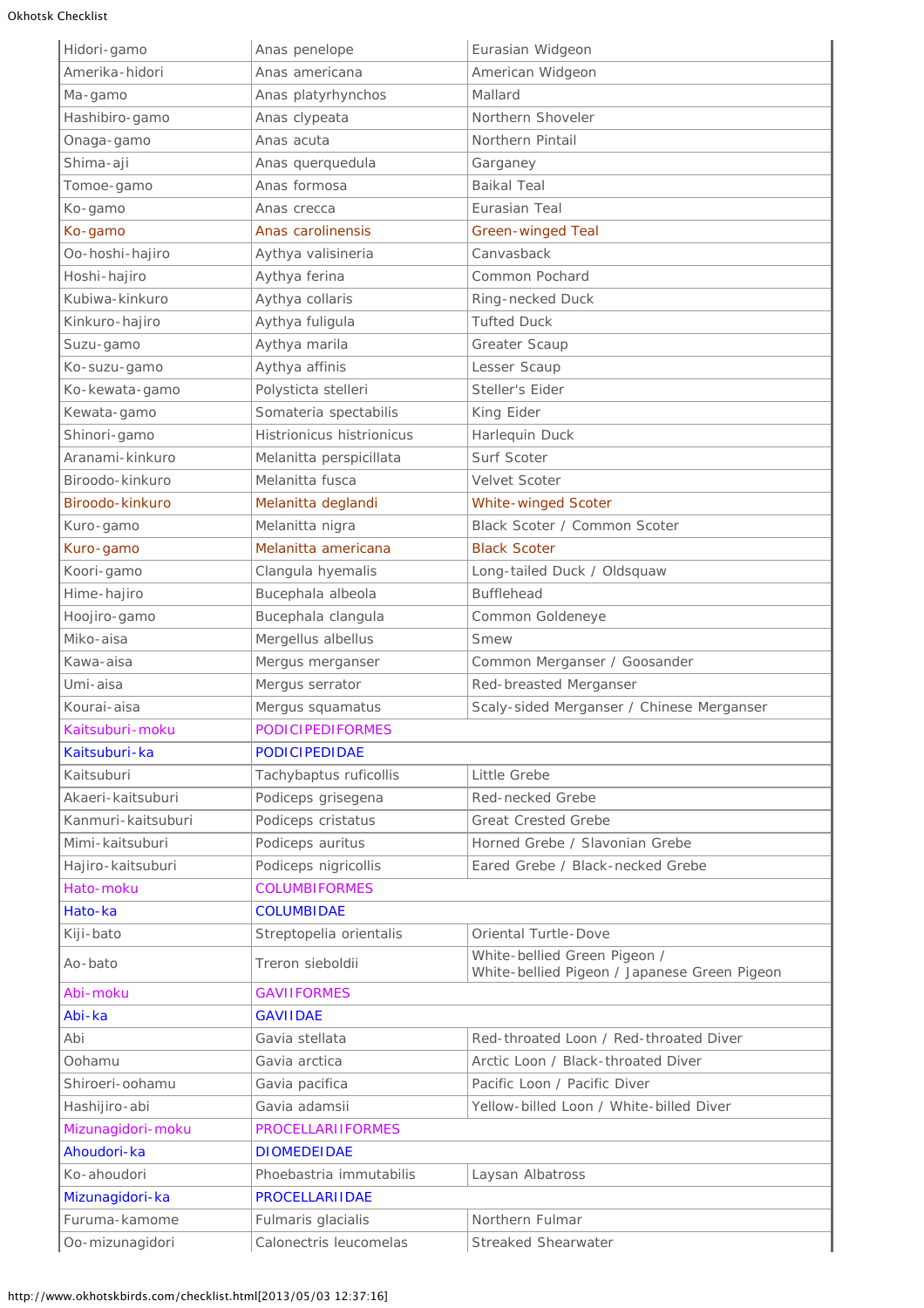| Minami-onaga-<br>mizunagidori | Puffinus bulleri                             | <b>Buller's Shearwater</b>                                                   |  |
|-------------------------------|----------------------------------------------|------------------------------------------------------------------------------|--|
| Haiiro-mizunagidori           | Puffinus griseus                             | Sooty Shearwater                                                             |  |
| Hashiboso-mizunagidori        | Puffinus tenuirostris                        | Short-tailed Shearwater                                                      |  |
| Akaashi-mizunagidori          | Puffinus carneipes                           | Flesh-footed Shearwater                                                      |  |
| Umitsubame-ka                 | <b>HYDROBATIDAE</b>                          |                                                                              |  |
| Koshijiro-umitsubame          | Oceanodroma leucorhoa                        | Leach's Storm-Petrel                                                         |  |
| Haiiro-umitsubame             | Oceanodroma furcata                          | Fork-tailed Storm-Petrel                                                     |  |
| Kounotori-moku                | <b>CICONIIFORMES</b>                         |                                                                              |  |
| Kounotori-ka                  | <b>CICONIIDAE</b>                            |                                                                              |  |
| Kounotori                     | Ciconia boyciana                             | Oriental Stork                                                               |  |
| Katsuodori-moku               | <b>SULIFORMES</b>                            |                                                                              |  |
| Gunkandori-ka                 | <b>FRIGATIDAE</b>                            |                                                                              |  |
| Shirohara-gunkandori*         | Fregata andrewsi                             | Christmas (Island) Frigatebird                                               |  |
| $U$ -ka                       | PHALACROCORACIDAE                            |                                                                              |  |
| Hime-u                        | Phalacrocorax pelagicus                      | Pelagic Cormorant                                                            |  |
| Chishima-ugarasu              | Phalacrocorax urile                          | Red-faced Cormorant                                                          |  |
| Kawa-u                        | Phalacrocorax carbo                          | Great Cormorant                                                              |  |
| Umi-u                         | Phalacrocorax capillatus                     | Temmink's Cormorant / Japanese Cormorant                                     |  |
| Perikan-moku                  |                                              |                                                                              |  |
| Sagi-ka                       | <b>PELECANIFORMES</b><br><b>ARDEIDAE</b>     |                                                                              |  |
| Sankano-goi                   | Botaurus stellaris                           | Great Bittern / Eurasian Bittern                                             |  |
|                               |                                              | Yellow Bittern / Chinese Little Bittern                                      |  |
| Yoshi-goi<br>Oo-yoshi-goi     | Ixobrychus sinensis<br>Ixobrychus eurhythmus | Shrenk's Bittern                                                             |  |
|                               |                                              |                                                                              |  |
| Goi-sagi                      | Nycticorax nycticorax                        | Black-crowned Night-Heron / Night Heron                                      |  |
| Sasa-goi                      | <b>Butorides striatus</b>                    | Striated Heron / Little Green Heron /<br>Green-backed Heron / Mangrove Heron |  |
| Akagashira-sagi               | Ardeola bacchus                              | Chinese Pond Heron                                                           |  |
| Ama-sagi                      | <b>Bubulcus ibis</b>                         | Cattle Egret / Eastern Cattle Egret                                          |  |
| Ao-sagi                       | Ardea cinerea                                | Gray Heron / Grey Heron                                                      |  |
| Dai-sagi                      | Ardea alba                                   | Great Egret / Great White Egret                                              |  |
| Chuu-sagi                     | Egretta intermedia                           | Intermediate Egret                                                           |  |
| Ko-sagi                       | Egretta garzetta                             | Little Egret                                                                 |  |
| Karashira-sagi                | Egretta eulophotes                           | Chinese Egret / Swinhoe's Egret                                              |  |
| Toki-ka                       | <b>THRESKIORNITHIDAE</b>                     |                                                                              |  |
| Kuro-toki                     | Threskiornis melanocephalus                  | <b>Black-headed Ibis</b>                                                     |  |
| Hera-sagi                     | Platalea Leucorodia                          | Eurasian Spoonbill                                                           |  |
| Kurotsura-hera-sagi           | Platalea minor                               | <b>Black-faced Spoonbill</b>                                                 |  |
| Tsuru-moku                    | <b>GRUIFORMES</b>                            |                                                                              |  |
| Tsuru-ka                      | <b>GRUIDAE</b>                               |                                                                              |  |
| Kanada-zuru                   | Grus canadensis                              | Sandhill Crane                                                               |  |
| Mana-zuru                     | Grus vipio                                   | White-naped Crane                                                            |  |
| Tanchou                       | Grus japonensis                              | Red-crowned Crane / Japanese Crane                                           |  |
| Kuro-zuru                     | Grus grus                                    | Common crane / Eurasian Crane                                                |  |
| Nabe-zuru                     | Grus monacha                                 | <b>Hooded Crane</b>                                                          |  |
| Aneha-zuru                    | Grus virgo                                   | Demoiselle Crane                                                             |  |
| Kuina-ka                      | <b>RALLIDAE</b>                              |                                                                              |  |
| Kuina                         | Rallus aquaticus                             | Water Rail                                                                   |  |
| Kuina                         | <b>Rallus indicus</b>                        | Brown-cheeked Rail                                                           |  |
| Tsuru-kuina                   | Gallicrex cinerea                            | Watercock                                                                    |  |
| Ban                           | Gallinula chloropus                          | Common Moorhen                                                               |  |
| Oo-ban                        | Fulica atra<br>Common Coot / Eurasian Coot   |                                                                              |  |
| Kakkou-moku                   | <b>CUCULIFORMES</b>                          |                                                                              |  |
| Kakkou-ka                     | <b>CUCULIDAE</b>                             |                                                                              |  |
|                               |                                              |                                                                              |  |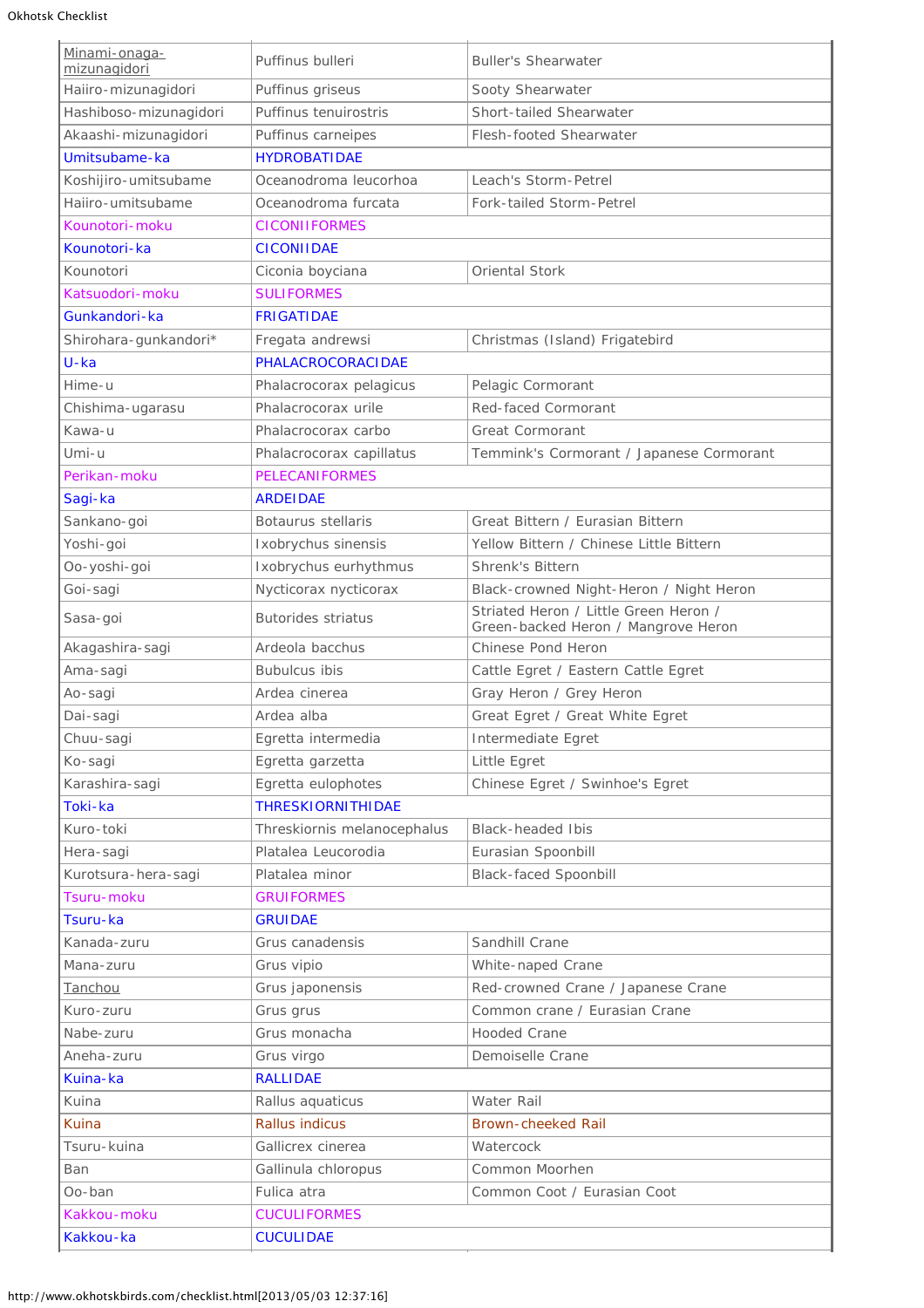| Juuichi                 | Hierococcyx hyperythrus                                | Northern Hawk-Cuckoo / Rufous Hawk-Cuckoo                 |  |
|-------------------------|--------------------------------------------------------|-----------------------------------------------------------|--|
| Hototogisu              | Cuculus poliocephalus                                  | Lesser Cuckoo / Little Cuckoo                             |  |
| Tsutsudori              | Cuculus optatus                                        | Oriental Cuckoo / Horsfield's Cuckoo                      |  |
| Kakkou                  | Cuculus canorus                                        | Eurasian Cuckoo / Common Cuckoo                           |  |
| Yotaka-moku             | <b>CAPRIMULGIFORMES</b>                                |                                                           |  |
| Yotaka-ka               | <b>CAPRIMULGIDAE</b>                                   |                                                           |  |
| Yotaka                  | Jungle Nightjar / Gray Nightjar<br>Caprimulgus indicus |                                                           |  |
| Amatsubame-moku         | <b>APODIFORMES</b>                                     |                                                           |  |
| Amatsubame-ka           | <b>APODIDAE</b>                                        |                                                           |  |
| Hario-amatsubame        | Hirundapus caudacutus                                  | White-throated needletail                                 |  |
| Amatsubame              | Apus pacificus                                         | Fork-tailed Swift / White-rumped Swift / Pacific<br>Swift |  |
| Chidori-moku            | <b>CHARADRIIFORMES</b>                                 |                                                           |  |
| Chidori-ka              | <b>CHARADRIIDAE</b>                                    |                                                           |  |
| Tageri                  | Vanellus vanellus                                      | Northern Lapwing                                          |  |
| Keri                    | Vanellus cinereus                                      | Gray-headed Lapwing / Grey-headed Lapwing                 |  |
| Munaguro                | Pluvialis fulva                                        | Pacific Golden Plover                                     |  |
| Daizen                  | Pluvialis squatarola                                   | <b>Black-bellied Plover</b>                               |  |
| Hajiro-ko-chidori       | Charadrius hiaticula                                   | Common Ringed Plover                                      |  |
| Ikaru-chidori           | Charadrius placidus                                    | Long-billed Plover                                        |  |
| Ko-chidori              | Charadrius dubius                                      | Little Ringed Plover                                      |  |
| Shiro-chidori           | Charadrius alexandrinus                                | Snowy Plover / Kentish Plover                             |  |
| Medai-chidori           | Charadrius mongolus                                    | Lesser Sand Plover / Mongolian Plover                     |  |
| Oo-medai-chidori        | Charadrius leschenaultii                               | <b>Greater Sand Plover</b>                                |  |
|                         | <b>HAEMATOPODIDAE</b>                                  |                                                           |  |
| Miyakodori-ka           |                                                        |                                                           |  |
| Miyakodori              | Haematopus ostralegus                                  | Eurasian Oystercatcher                                    |  |
| Seitaka-shigi-ka        | <b>RECURVIROSTRIDAE</b>                                |                                                           |  |
| Seitaka-shigi           | Himantopus himantopus                                  | <b>Black-winged Stilt</b>                                 |  |
| Sorihashi-seitaka-shigi | Recurvirostra avosetta<br>Pied Avocet                  |                                                           |  |
| Shigi-ka                | <b>SCOLOPACIDAE</b>                                    |                                                           |  |
| Yama-shigi              | Scolopax rusticola<br>Eurasian Woodcock                |                                                           |  |
| Ao-shigi                | Gallinago solitaria                                    | Solitary Snipe                                            |  |
| Ooji-shigi              | Gallinago hardwickii                                   | Latham's Snipe                                            |  |
| Chuuji-shigi            | Gallinago megala                                       | Swinhoe's Snipe                                           |  |
| Ta-shigi                | Gallinago gallinago                                    | Common Snipe                                              |  |
| Oohashi-shigi           | Limnodromus scolopaceus                                | Long-billed Dowitcher                                     |  |
| Oguro-shigi             | Limosa limosa                                          | <b>Black-tailed Godwit</b>                                |  |
| Oo-sorihashi-shigi      | Limosa lapponica                                       | <b>Bar-tailed Godwit</b>                                  |  |
| Chuushaku-shigi         | Numenius phaeopus                                      | Whimbrel                                                  |  |
| Daishaku-shigi          | Numenius arquata                                       | Eurasian Curlew                                           |  |
| Houroku-shigi           | Numenius madagascarienis                               | Far Eastern Curlew                                        |  |
| Tsuru-shigi             | Tringa erythropus                                      | Spotted Redshank                                          |  |
| Akaashi-shigi           | Tringa totanus                                         | Common Redshank                                           |  |
| Ko-akaashi-shigi        | Tringa stagnatilis                                     | Marsh Sandpiper                                           |  |
| Aoashi-shigi            | Tringa nebularia                                       | Common Greenshank                                         |  |
| Karafuto-aoashi-shigi   | Tringa guttifer                                        | Nordmann's Greenshank / Spotted Greenshank                |  |
| Oo-kiashi-shigi         | Tringa melanoleuca                                     | <b>Greater Yellowlegs</b>                                 |  |
| Kusa-shigi              | Tringa ochropus                                        | Green Sandpiper                                           |  |
| Takabu-shigi            | Tringa glareola                                        | Wood Sandpiper                                            |  |
| Kiashi-shigi            | Heteroscelus brevipes                                  | Gray-tailed Tattler / Grey-tailed Tattler                 |  |
| Kiashi-shigi            | Tringa brevipes                                        | Gray-tailed Tattler / Grey-tailed Tattler                 |  |
| Sorihashi-shigi         | Xenus cinereus                                         | Terek Sandpiper                                           |  |
| Iso-shigi               | Actitis hypoleucos                                     | Common Sandpiper                                          |  |
| Kyoujo-shigi            | Arenaria interpres                                     |                                                           |  |
|                         |                                                        | Ruddy Turnstone                                           |  |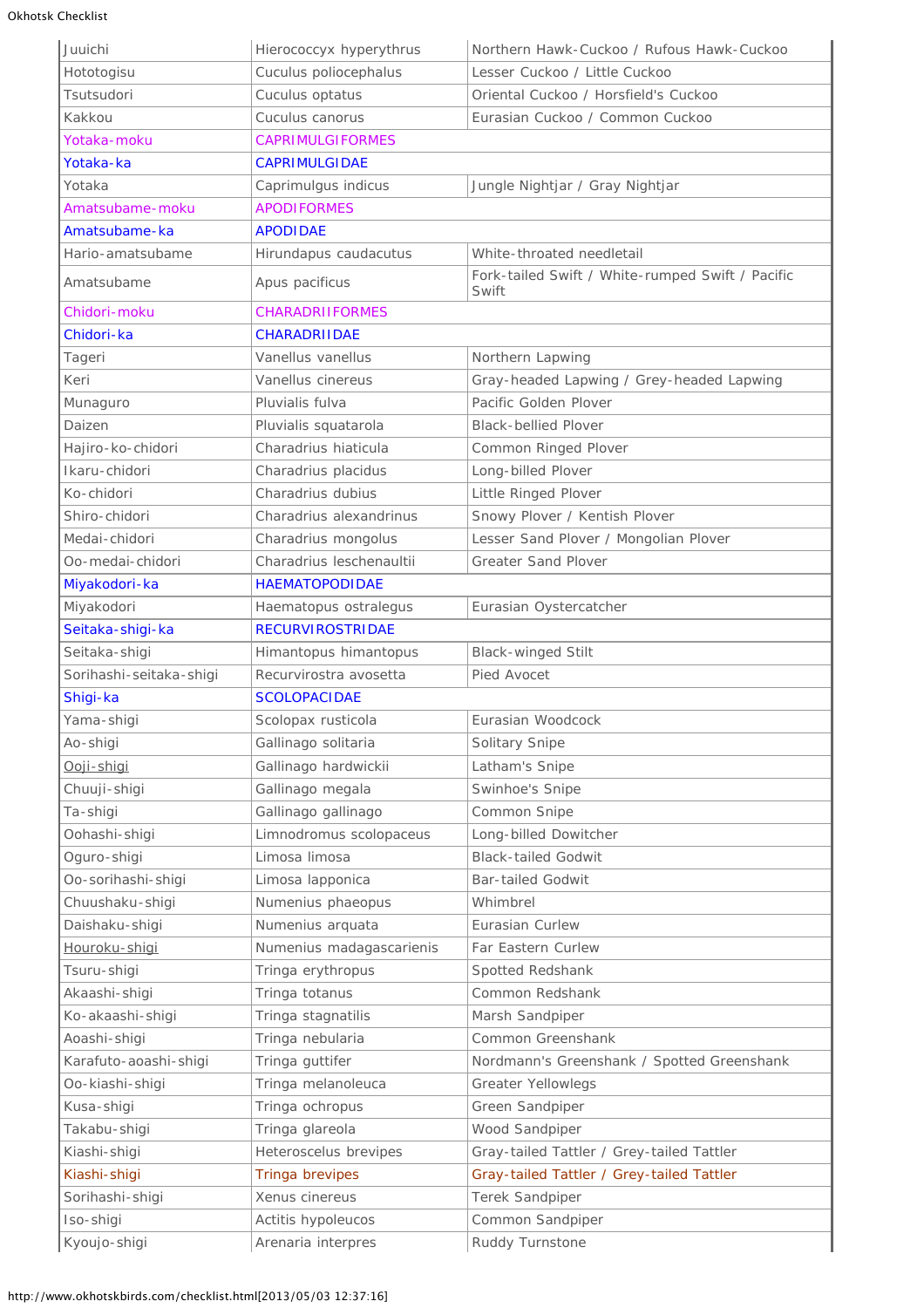| Oba-shigi                    | Calidris tenuirostris        | Great Knot                        |  |
|------------------------------|------------------------------|-----------------------------------|--|
| Ko-oba-shigi                 | Calidris canutus             | <b>Red Knot</b>                   |  |
| Miyubi-shigi                 | Crocethia alba               | Sanderling                        |  |
| Miyubi-shigi                 | Calidris alba                | Sanderling                        |  |
| Hime-hama-shigi              | Calidris mauri               | Western Sandpiper                 |  |
| Tounen                       | Calidris ruficollis          | Red-necked Stint                  |  |
| Yooroppa-tounen              | Calidris minuta              | Little Stint                      |  |
| Ojiro-tounen                 | Calidris temminckii          | Temminck's Stint                  |  |
| Hibari-shigi                 | Calidris subminuta           | Long-toed Stint                   |  |
| Hime-uzura-shigi             | Calidris bairdii             | Baird's Sandpiper                 |  |
| Amerika-uzura-shigi          | Calidris melanotos           | Pectoral Sandpiper                |  |
| Uzura-shigi                  | Calidris acuminata           | Sharp-tailed Sandpiper            |  |
| Saruhama-shigi               | Calidris ferruginea          | Curlew Sandpiper                  |  |
| Hama-shigi                   | Calidris alpina              | Dunlin                            |  |
| Hera-shigi                   | Eurynorhynchus pygmeus       | Spoon-billed Sandpiper            |  |
| Kiriai                       | Limicola falcinellus         | Broad-billed Sandpiper            |  |
| Komon-shigi                  | Tryngites subruficollis      | <b>Buff-breasted Sandpiper</b>    |  |
| Erimaki-shigi                | Philomachus pugnax           | <b>Ruff</b>                       |  |
| Akaeri-hireashi-shigi        | Phalaropus lobatus           | Red-necked phalarope              |  |
| Haiiro-hireashi-shigi        | Phalaropus fulicarius        | Red phalarope                     |  |
| Tsubame-chidori-ka           | <b>GLAREOLIDAE</b>           |                                   |  |
| Tsubame-chidori              | Glareola maldivarum          | Oriental Pratincole               |  |
| Kamome-ka                    | <b>LARIDAE</b>               |                                   |  |
| Mitsuyubi-kamome             | Rissa tridactyla             | <b>Black-legged Kittiwake</b>     |  |
| Akaashi-mitsuyubi-<br>kamome | Rissa brevirostris           | Red-legged Kittiwake              |  |
| Zouge-kamome                 | Pagophila eburnea            | Ivory Gull                        |  |
| Hime-kubiwa-kamome           | Rhodostethia rosea           | Ross's Gull                       |  |
| Yuri-kamome                  | Larus ridibundus             | <b>Black-headed Gull</b>          |  |
| Yuri-kamome                  | Chroicocephalus ridibundus   | <b>Black-headed Gull</b>          |  |
| Zuguro-kamome                | Larus saundersi              | Saunders's Gull                   |  |
| Zuguro-kamome                | Saundersilarus saundersi     | Saunders's Gull                   |  |
| Zuguro-kamome                | Chroicocephalus saundersi    | Saunders's Gull                   |  |
| Umineko                      | Larus crassirostris          | <b>Black-tailed Gull</b>          |  |
| Kamome                       | Larus canus                  | Short-billed Gull / Mew Gull      |  |
| Washi-kamome                 | Larus glaucescens            | Glaucous-winged Gull              |  |
| Shiro-kamome                 | Larus hyperboreus            | Glaucous Gull                     |  |
| Aisurando-kamome             | Larus glaucoides             | <b>Iceland Gull</b>               |  |
| Kanada-kamome                | Larus thayeri                | Thayer's Gull                     |  |
| Seguro-kamome                | Larus argentatus             | European Herring Gull             |  |
| Kiashi-seguro-kamome         | Larus cachinnans             | Yellow-legged Gull / Caspian Gull |  |
| Oo-seguro-kamome             | Larus schistisagus           | Slaty-backed Gull                 |  |
| Nishi-seguro-kamome          | Larus fuscus                 | Lesser Black-backed Gull          |  |
| Oni-ajisashi                 | Sterna caspia                | Caspian Tern                      |  |
| Oni-ajisashi                 | Hydroprogne caspia           | Caspian Tern                      |  |
| Ko-ajisashi                  | Sterna albifrons             | Little Tern                       |  |
| Ko-ajisashi                  | Sternula albifrons           | <b>Little Tern</b>                |  |
| Ko-shijiro-ajisashi          | Sterna aleutica              | Aleutian Tern                     |  |
| Ko-shijiro-ajisashi          | <b>Onychoprion aleuticus</b> | <b>Aleutian Tern</b>              |  |
| Ajisashi                     | Sterna hirundo               | Common Tern                       |  |
| Kyoku-ajisashi               | Sterna paradisaea            | Arctic Tern                       |  |
| Kurohara-ajisashi            | Chlidonias hybridus          | Whiskered Tern                    |  |
| Kurohara-ajisashi            | Chlidonias hybrida           | <b>Whiskered Tern</b>             |  |
|                              |                              |                                   |  |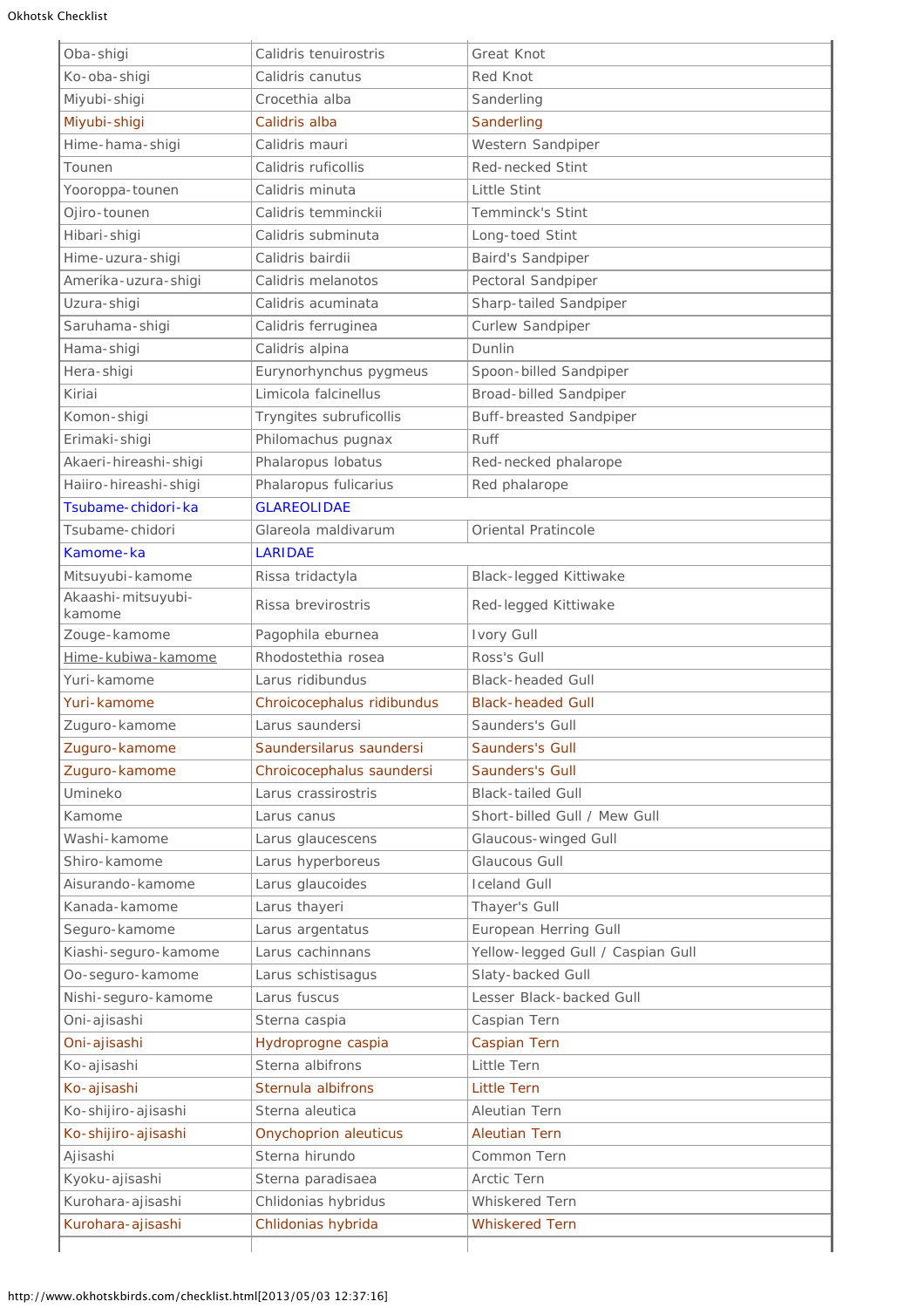| Hajiro-kurohara-ajisashi     | White-winged Tern / White-winged Black Tern<br>Chlidonias leucopterus |                                             |  |
|------------------------------|-----------------------------------------------------------------------|---------------------------------------------|--|
| Touzoku-kamome-ka            | <b>STERCORARIIDAE</b>                                                 |                                             |  |
| Oo-touzoku-kamome            | South Polar Skua<br>Stercorarius maccormicki                          |                                             |  |
| Touzoku-kamome               | Stercorarius pomarinus                                                | Pomarine Jaegar / Pomarine Skua             |  |
| Kuro-touzoku-kamome          | Stercorarius parasiticus                                              | Parasitic Jaegar / Arctic Skua              |  |
| Shirohara-touzoku-<br>kamome | Stercorarius longicaudus                                              | Long-tailed Jaegar / Long-tailed Skua       |  |
| Umisuzume-ka                 | <b>ALCIDAE</b>                                                        |                                             |  |
| Hashibuto-umigarasu          | Uria lomvia                                                           | Thick-billed Murre / Brünnich's Guillemot   |  |
| Umigarasu                    | Uria aalge                                                            | Common Murre / Common Guillemot             |  |
| Hajiro-umigarasu*            | Cepphus grylle                                                        | <b>Black Guillemot</b>                      |  |
| Umibato                      | Cepphus columba                                                       | Pigeon Guillemot                            |  |
| Keimafuri                    | Cepphus carbo                                                         | Spectacled Guillemot                        |  |
| Madara-umisuzume             | Brachyramphus perdix                                                  | Long-billed Murrelet / Marbled Murrelet     |  |
| Madara-umisuzume             | Brachyramphus marmoratus                                              | <b>Marbled Murrelet</b>                     |  |
| Hashinaga-umisuzume          | Brachyramphus perdix                                                  | Long-billed Murrelet                        |  |
| Umisuzume                    | Synthliboramphus antiquus                                             | Ancient Murrelet                            |  |
| Kanmuri-umisuzume            | Synthliboramphus<br>wumizusume                                        | Japanese Murrelet                           |  |
| Umioumu                      | Aethia psittacula                                                     | Parakeet Auklet                             |  |
| Ko-umisuzume                 | Aethia pusilla                                                        | Least Auklet                                |  |
| Etorofu-umisuzume            | Aethia cristatella                                                    | <b>Crested Auklet</b>                       |  |
| Utou                         | Cerorhinca monocerata                                                 | Rhinoceros Auklet                           |  |
| Tsunomedori                  | Fratercula corniculata                                                | <b>Horned Puffin</b>                        |  |
| Etopirika                    | Lunda cirrhata                                                        | <b>Tufted Puffin</b>                        |  |
| Etopirika                    | Fratercula cirrhata                                                   | <b>Tufted Puffin</b>                        |  |
| Taka-moku                    | <b>ACCIPITRIFORMES [FALCONIFORMES?]</b>                               |                                             |  |
| Misago-ka                    | <b>PANDIONIDAE</b>                                                    |                                             |  |
| Misago                       | Pandion haliaetus                                                     | Osprey                                      |  |
| Taka-ka                      | <b>ACCIPITRIDAE</b>                                                   |                                             |  |
| Hachikuma                    | Pernis ptilorhynchus                                                  | Oriental Honey-Buzzard                      |  |
| Tobi                         | Milvus migrans                                                        | <b>Black Kite</b>                           |  |
| Ojiro-washi                  | Haliaeetus albicilla                                                  | White-tailed Eagle / White-tailed Sea-Eagle |  |
| Oo-washi                     | Haliaeetus pelagicus                                                  | Stellar's Sea-Eagle                         |  |
| Kurohage-washi               | Aegypius monachus                                                     | <b>Cinereous Vulture</b>                    |  |
| Chuuhi                       | Circus spilonotus                                                     | Eastern Marsh-Harrier                       |  |
| Haiiro-chuuhi                | Circus cyaneus                                                        | Northern Harrier / Hen Harrier              |  |
| Tsumi                        | Accipiter gularis                                                     | Japanese Sparrowhawk                        |  |
| Hai-taka                     | Accipiter nisus                                                       | Eurasian Sparrowhawk                        |  |
| Oo-taka                      | Accipiter gentilis                                                    | Northern Goshawk                            |  |
| Nosuri                       | <b>Buteo buteo</b>                                                    | Eurasian Buzzard / Common Buzzard           |  |
| Keashi-nosuri                | <b>Buteo lagopus</b>                                                  | Rough-legged Hawk / Rough-legged Buzzard    |  |
| Karafuto-washi               | Aquila clanga                                                         | <b>Greater Spotted Eagle</b>                |  |
| Inu-washi                    | Aquila chrysaetos                                                     | Golden Eagle                                |  |
| Kuma-taka                    | Nisaetus nipalensis                                                   | Mountain Hawk-Eagle                         |  |
| Fukurou-moku                 | <b>STRIGIFORMES</b>                                                   |                                             |  |
| Fukurou-ka                   | <b>STRIGIDAE</b>                                                      |                                             |  |
| Oo-konoha-zuku               | Otus lempiji                                                          | Sunda Scops-Owl                             |  |
| Konoha-zuku                  | Otus sunia                                                            | Oriental Scops-Owl                          |  |
| Shiro-fukurou                | <b>Bubo scandiacus</b>                                                | Snowy Owl                                   |  |
| Washimimi-zuku               | Bubo bubo                                                             | Eurasian Eagle-Owl                          |  |
| Shima-fukurou                | Ketupa blakistoni                                                     | Blakiston's Fish-Owl                        |  |
| <b>Fukurou</b>               | Strix uralensis                                                       | Ural Owl                                    |  |
| Kinme-fukurou                | Aegolius funereus                                                     | <b>Boreal Owl</b>                           |  |
|                              |                                                                       |                                             |  |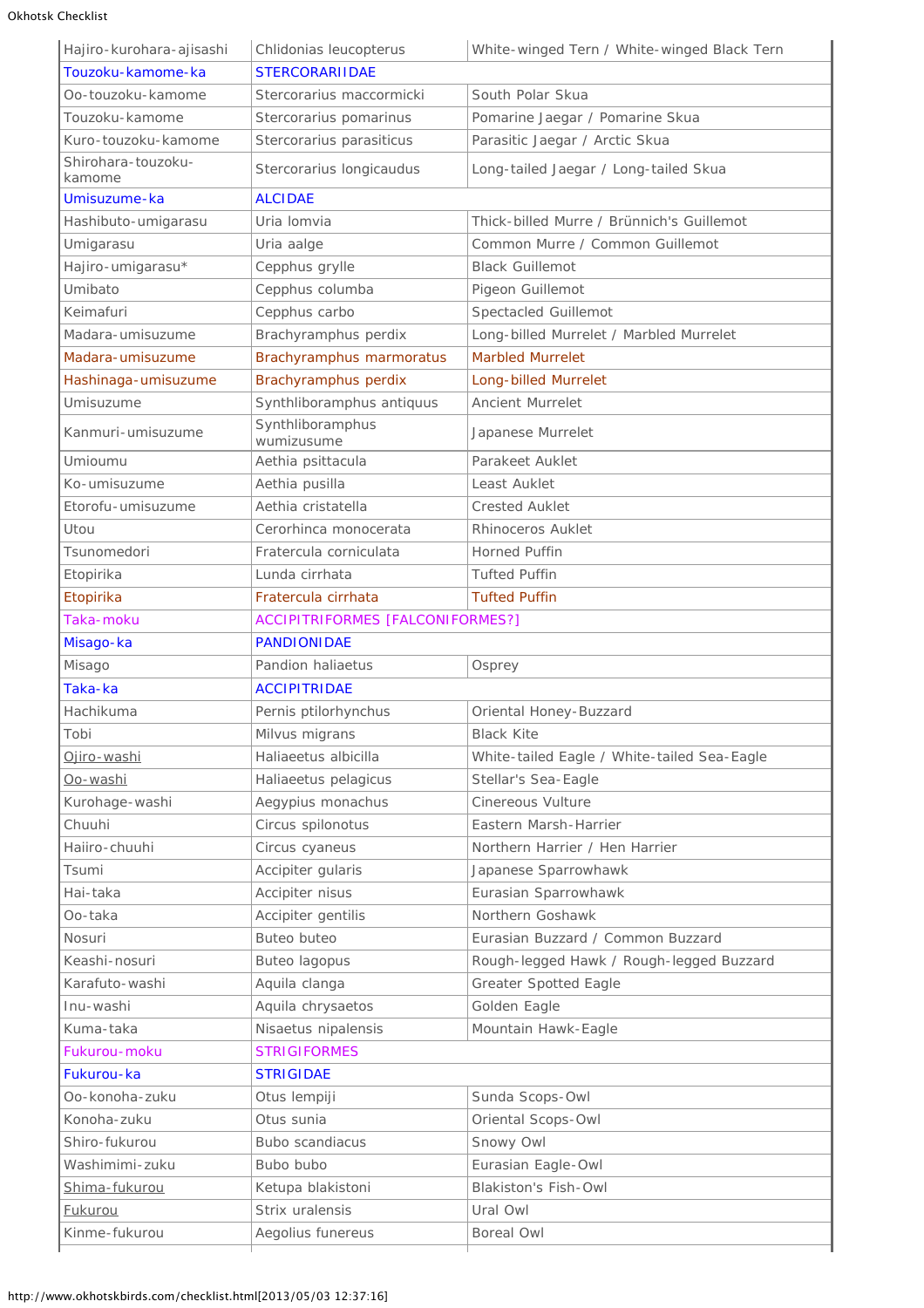| Aoba-zuku          | Ninox scutulata                           | Brown Hawk-Owl                                 |  |  |
|--------------------|-------------------------------------------|------------------------------------------------|--|--|
| Torafu-zuku        | Asio otus                                 | Long-eared Owl                                 |  |  |
| Komimi-zuku        | Asio flammeus                             | Short-eared Owl                                |  |  |
| Saichou-moku       | <b>BUCEROTIFORMES [UPUPIFORMES?]</b>      |                                                |  |  |
| Yatsugashira-ka    | <b>UPUPIDAE</b>                           |                                                |  |  |
| Yatsugashira       | Eurasian Hoopoe<br>Upupa epops            |                                                |  |  |
| Buppousou-moku     | <b>CORACIIFORMES</b>                      |                                                |  |  |
| Kawasemi-ka        | <b>ALCEDINIDAE</b>                        |                                                |  |  |
| Aka-shoubin        | Halcyon coromanda                         | Ruddy Kingfisher                               |  |  |
| Kawa-semi          | Alcedo atthis                             | Common Kingfisher                              |  |  |
| Yama-semi          | Ceryle lugubris                           | Crested Kingfisher                             |  |  |
| Yama-semi          | Megaceryle lugubris                       | <b>Crested Kingfisher</b>                      |  |  |
| Kitsutsuki-moku    | <b>PICIFORMES</b>                         |                                                |  |  |
| Kitsutsuki-ka      | <b>PICIDAE</b>                            |                                                |  |  |
| Arisui             | Jynx torquilla                            | Eurasian Wryneck                               |  |  |
| Ko-gera            | Dendrocopus kizuki                        | Pygmy Woodpecker                               |  |  |
| Ko-aka-gera        | Dendrocopus minor                         | Lesser Spotted Woodpecker                      |  |  |
| Oo-aka-gera        | Dendrocopus leucotus                      | White-backed Woodpecker                        |  |  |
| Aka-gera           | Dendrocopus major                         | Great Spotted Woodpecker                       |  |  |
| Kuma-gera          | Dryocopus martius                         | Black Woodpecker                               |  |  |
| Yama-gera          | Picus canus                               | Gray-faced Woodpecker / Grey-headed Woodpecker |  |  |
| Hayabusa-moku      | <b>FALCONIFORMES</b>                      |                                                |  |  |
| Hayabusa-ka        | <b>FALCONIDAE</b>                         |                                                |  |  |
| Chougenbou         | Falco tinnunculus                         | Eurasian Kestrel / Common Kestrel              |  |  |
| Akaashi-chougenbou | Falco amurensis                           | Amur Falcon                                    |  |  |
| Ko-chougenbou      | Falco columbarius                         | Merlin                                         |  |  |
| Chigo-hayabusa     | Falco subbuteo                            | Eurasian Hobby / Hobby                         |  |  |
| Shiro-hayabusa     | Falco rusticolus                          | Gyrfalcon / Gyr Falcon                         |  |  |
| Hayabusa           | Falco peregrinus                          | Peregrine Falcon                               |  |  |
| Suzume-moku        | <b>PASSERIFORMES</b>                      |                                                |  |  |
| Sanshoukui-ka      | <b>CEMPEPHAGIDAE</b>                      |                                                |  |  |
| Sanshoukui         | Pericrocotus divaricatus                  | Ashy Minivet                                   |  |  |
| Mozu-ka            | <b>LANIIDAE</b>                           |                                                |  |  |
| Chigo-mozu         | Lanius tigrinus                           | <b>Tiger Shrike</b>                            |  |  |
| Mozu               | Lanius bucephalus                         | <b>Bull-headed Shrike</b>                      |  |  |
| Aka-mozu           | Lanius cristatus                          | Brown Shrike                                   |  |  |
| Oo-mozu            | Lanius exubitor                           | Northern Shrike / Great Grey Shrike            |  |  |
| Karasu-ka          | <b>CORVIDAE</b>                           |                                                |  |  |
| Kakesu             | Garrulus glandarius<br>Eurasian Jay / Jay |                                                |  |  |
| Miyama Kakesu      | Garrulus glandarius brandtii              | Eurasian Jay [ssp in Hokkaido]                 |  |  |
| Hoshi-garasu       | Nucifraga caryocatactes                   | Eurasian Nutcracker / Spotted Nutcracker       |  |  |
| Kokumaru-garasu    | Corvus dauuricus                          | Daurian Jackdaw                                |  |  |
| Miyama-garasu      | Corvus frugilegus                         | Rook                                           |  |  |
| Hashiboso-garasu   | Corvus corone                             | Carrion Crow                                   |  |  |
| Hashibuto-garasu   | Corvus macrorhynchos                      | Large-billed Crow / Jungle Crow                |  |  |
| Watari-garasu      | Corvus corax                              | Common Raven / Raven / Northern Raven          |  |  |
| Kiku-itadaki-ka    | <b>REGULIDAE</b>                          |                                                |  |  |
| Kiku-itadaki       | Regulus regulus                           | Goldcrest                                      |  |  |
| Shijuukara-ka      | <b>PARIDAE</b>                            |                                                |  |  |
| Hashibuto-gara     | Poecile palustris                         | Marsh Tit                                      |  |  |
| Ko-gara            | Poecile montanus                          | Willow Tit                                     |  |  |
| Yama-gara          | Poecile varius                            | Varied Tit                                     |  |  |
| Yama-gara          | Sittiparus varius                         | <b>Varied Tit</b>                              |  |  |
|                    |                                           |                                                |  |  |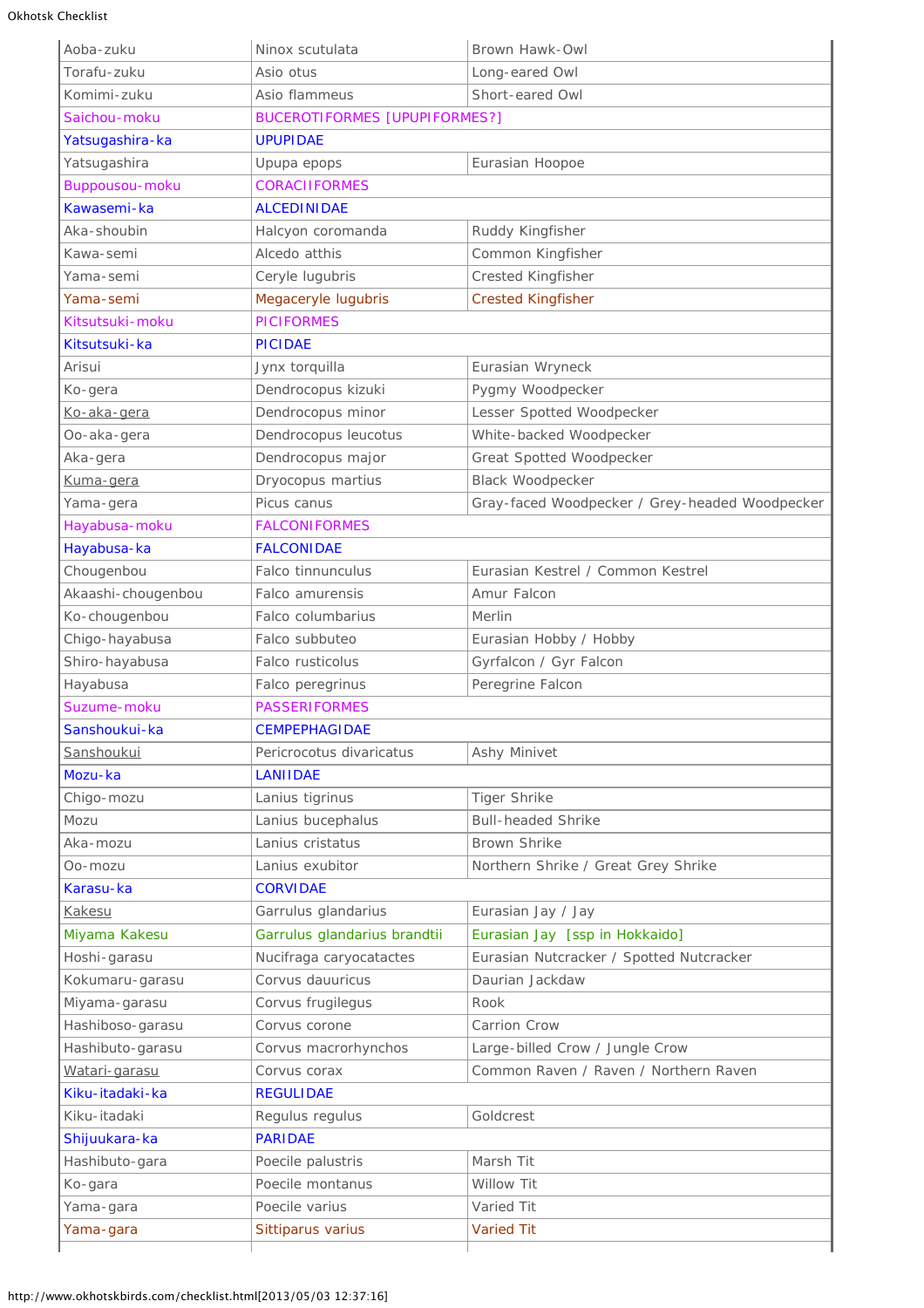Okhotsk Checklist

| Hi-gara            | Periparus ater                                 | Coal Tit                                                  |  |
|--------------------|------------------------------------------------|-----------------------------------------------------------|--|
| Shijuu-kara        | Parus minor                                    | Japanese Tit                                              |  |
| Shijuu-kara        | Parus major                                    | <b>Great Tit</b>                                          |  |
| Hibari-ka          | <b>ALAUDIDAE</b>                               |                                                           |  |
| Hibari             | Alauda arvensis<br>Eurasian Skylark / Sky Lark |                                                           |  |
| Hama-hibari        | Eremophila alpestris                           | Shore Lark / Horned Lark                                  |  |
| Tsubame-ka         | <b>HIRUNDINIDAE</b>                            |                                                           |  |
| Shoudou-tsubame    | Riparia riparia                                | Bank Swallow / Sand Martin                                |  |
| Tsubame            | Hirundo rustica                                | <b>Barn Swallow</b>                                       |  |
| Koshiaka-tsubame   | Hirundo daurica                                | Red-rumped Swallow                                        |  |
| Koshiaka-tsubame   | Cecropis daurica                               | <b>Red-rumped Swallow</b>                                 |  |
| Iwa-tsubame        | Delichon dasypus                               | Asian House-Martin                                        |  |
| Hiyodori-ka        | <b>PYCNONOTIDAE</b>                            |                                                           |  |
| Hiyodori           | Hypsipetes amaurotis                           | Brown-eared Bulbul                                        |  |
| Uguisu-ka          | <b>CETTIIDAE</b>                               |                                                           |  |
| Uguisu             | Cettia diphone                                 | Japanese Bush-Warbler                                     |  |
| Yabusame           | Urosphena squameiceps                          | Asian Stubtail                                            |  |
| Enaga-ka           | <b>AEGITHALIDAE</b>                            |                                                           |  |
| Enaga              | Aegithalos caudatus                            | Long-tailed Tit                                           |  |
| Shima Enaga        | Aegithalos caudatus japonicus                  | Long-tailed Tit [ssp in Hokkaido]                         |  |
| Mushikui-ka        | <b>PHYLLOSCOPIDAE</b>                          |                                                           |  |
| Karafuto-mujisekka | Phylloscopus schwarzi                          | Radde's Warbler                                           |  |
| Karafuto-mushikui  | Phylloscopus proregulus                        | Pallas's Leaf-Warbler                                     |  |
| Oo-mushikui        | Phylloscopus examinandus                       | Kamchatka Leaf-Warbler                                    |  |
| Ezo-mushikui       | Phylloscopus borealoides                       | Sakhalin Leaf-Warbler                                     |  |
| Sendai-mushikui    | Phylloscopus coronatus                         | Eastern Crowned Leaf-Warbler /<br>Eastern Crowned-Warbler |  |
| Mejiro-ka          | <b>ZOSTEROPIDAE</b>                            |                                                           |  |
| Mejiro             | Zosterops japonicus                            | Japanese White-eye                                        |  |
| Sennyuu-ka         | <b>LOCUSTELLIDAE</b>                           |                                                           |  |
| Makino-sennyuu     | Locustella lanceolata                          | Lanceolated Warbler                                       |  |
| Shima-sennyuu      | Locustella ochotensis                          | Middendorff's Grasshopper-Warbler                         |  |
| Ezo-sennyuu        | Locustella fasciolata                          | Gray's Grasshopper-Warbler                                |  |
| Yoshikiri-ka       | <b>ACROCEPHALIDAE</b>                          |                                                           |  |
| Oo-yoshikiri       | Acrocephalus orientalis                        | Oriental Reed-Warbler                                     |  |
| Ko-yoshikiri       | Acrocephalus bistrigiceps                      | Black-browed Reed-Warbler                                 |  |
| Renjaku-ka         | <b>BOMBYCILLIDAE</b>                           |                                                           |  |
| Ki-renjaku         | Bombycilla garrulus                            | Bohemian Waxwing                                          |  |
| Hi-renjaku         | Bombycilla japonica                            | Japanese Waxwing                                          |  |
| Gojuukara-ka       | <b>SITTIDAE</b>                                |                                                           |  |
| Gojuu-kara         | Sitta europaea                                 | Eurasian Nuthatch                                         |  |
| Kibashiri-ka       | <b>CERTHIIDAE</b>                              |                                                           |  |
| Kibashiri          | Certhia familiaris                             | Eurasian Treecreeper                                      |  |
| Misosazai-ka       | <b>TROGLODYTIDAE</b>                           |                                                           |  |
| Misosazai          | Troglodytes troglodytes                        | Eurasian Wren / Winter Wren                               |  |
| Mukudori-ka        | <b>STURNIDAE</b>                               |                                                           |  |
| Mukudori           | Spodiopsar cineraceus                          | White-cheeked Starling                                    |  |
| Mukudori           | Sturnus cineraceus                             | White-cheeked Starling                                    |  |
| Ko-mukudori        | Agropsar philippensis                          | Chestnut-cheeked Starling                                 |  |
| Ko-mukudori        | Sturnus/Sternia philippensis                   | <b>Chestnut-cheeked Starling</b>                          |  |
| Hoshi-mukudori     | Sturnus vulgaris                               | European Starling / Common Starling                       |  |
| Kawagarasu-ka      | <b>CINCLIDAE</b>                               |                                                           |  |
| Kawagarasu         | Cinclus pallasii                               | Brown Dipper                                              |  |
| Hitaki-ka          | <b>MUSCICAPIDAE</b>                            |                                                           |  |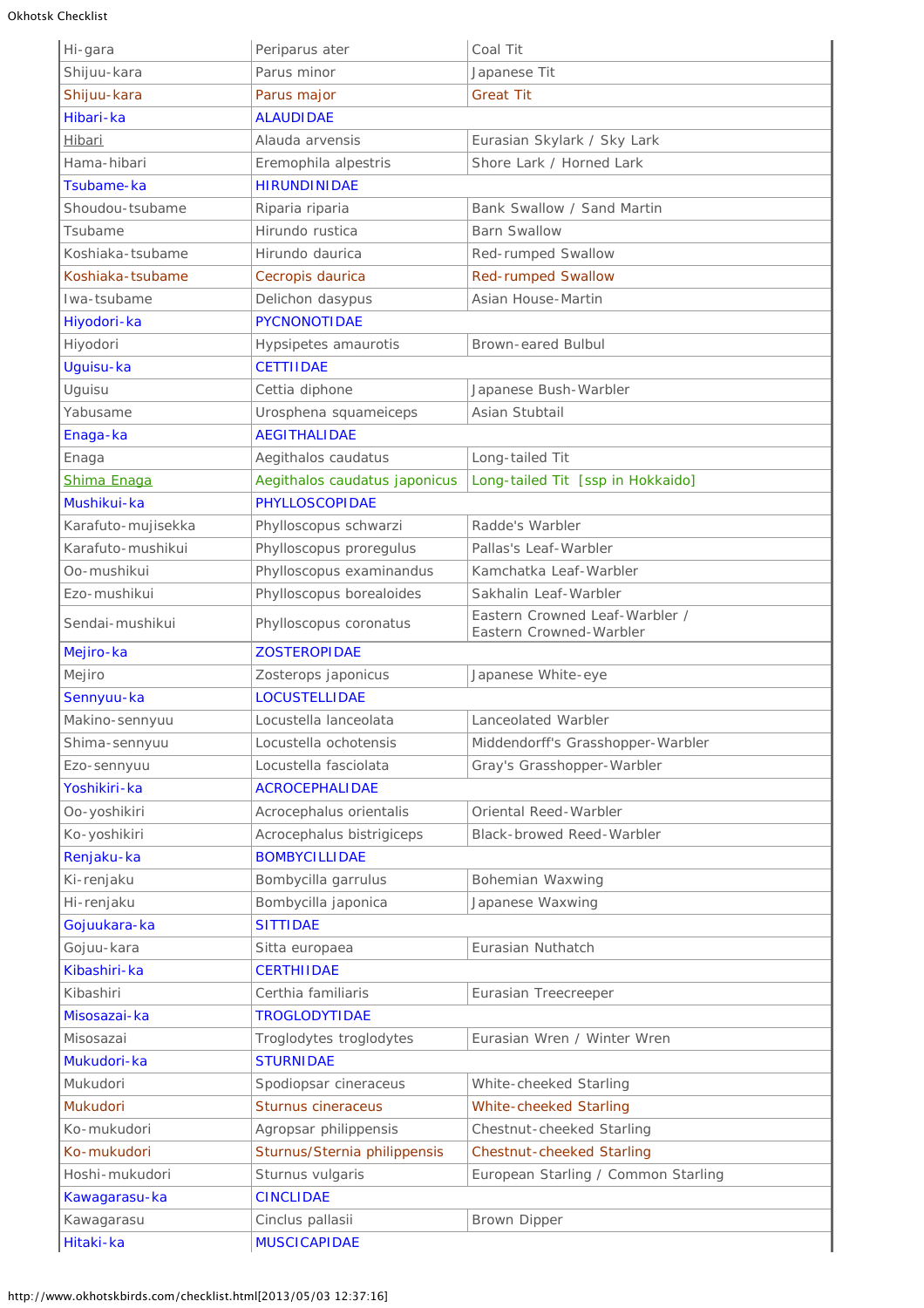| Mamijiro          | Zoothera sibirica        | Siberian Thrush                                    |  |
|-------------------|--------------------------|----------------------------------------------------|--|
| Tora-tsugumi      | Zoothera dauma           | Scaly Thrush                                       |  |
| Kuro-tsugumi      | Turdus cardis            | Japanese Thrush                                    |  |
| Kuro-utadori      | Turdus merula            | Common Blackbird / Eurasian Blackbird              |  |
| Mamicha-jinai     | Turdus obscurus          | <b>Eyebrowed Thrush</b>                            |  |
| Shirohara         | Turdus pallidus          | Pale Thrush                                        |  |
| Akahara           | Turdus chrysolaus        | Brown-headed Thrush                                |  |
| Tsugumi           | Turdus naumanni          | Naumann's Thrush / Dusky Thrush                    |  |
| Wakiaka-tsugumi   | Turdus iliacus           | Redwing                                            |  |
| Komadori          | Luscinia akahige         | Japanese Robin                                     |  |
| No-goma           | Luscinia calliope        | Siberian Rubythroat                                |  |
| Ko-ruri           | Luscinia cyane           | Siberian Blue Robin                                |  |
| Ruri-bitaki       | Tarsiger cyanurus        | Red-flanked Bluetail                               |  |
| Kurojou-bitaki    | Phoenicurus ochruros     | <b>Black Redstart</b>                              |  |
| Jou-bitaki        | Phoenicurus auroreus     | Daurian Redstart                                   |  |
| No-bitaki         | Saxicola torquatus       | African Stonechat / Siberian Stonechat             |  |
| Hashiguro-hitaki  | Oenanthe oenanthe        | Northern Wheatear                                  |  |
| Iso-hiyodori      | Monticola solitarius     | <b>Blue Rock-Thrush</b>                            |  |
| Ezo-bitaki        | Muscicapa griseisticta   | Gray-streaked Flycatcher / Grey-spotted Flycatcher |  |
| Same-bitaki       | Muscicapa sibirica       | Dark-sided Flycatcher                              |  |
| Ko-same-bitaki    | Muscicapa dauurica       | Asian Brown Flycatcher                             |  |
| Ki-bitaki         | Ficedula narcissina      | Narcissus Flycatcher                               |  |
| Mugimaki          | Ficedula mugimaki        | Mugimaki Flycatcher                                |  |
| Ojiro-bitaki      | Ficedula parva           | Red-breasted Flycatcher                            |  |
| Ojiro-bitaki      | Ficedula albicilla       | Taiga Flycatcher                                   |  |
| Oo-ruri           | Cyanoptila cyanomelana   | Blue-and-white Flycatcher                          |  |
| Iwahibari-ka      | <b>PRUNELLIDAE</b>       |                                                    |  |
| Yamahibari        | Prunella montanella      | Siberian Accentor                                  |  |
| Kayakuguri        | Prunella rubida          | Japanese Accentor                                  |  |
| Suzume-ka         | <b>PASSERIDAE</b>        |                                                    |  |
| Nyuunai-suzume    | Passer rutilans          | Russet Sparrow                                     |  |
| <u>Suzume</u>     | Passer montanus          | Eurasian Tree Sparrow                              |  |
| Sekirei-ka        | <b>MOTACILLIDAE</b>      |                                                    |  |
| Tsumenaga-sekirei | Motacilla flava          | Yellow Wagtail / Western Yellow Wagtail            |  |
| Ki-sekirei        | Motacilla cinerea        | Gray Wagtail / Grey Wagtail                        |  |
| Haku-sekirei      | Motacilla alba           | White Wagtail                                      |  |
| Seguro-sekirei    | Motacilla grandis        | Japanese Wagtail                                   |  |
| Binzui            | Anthus hodgsoni          | Olive-backed Pipit                                 |  |
| Muneaka-tahibari  | Anthus cervinus          | Red-throated Pipit                                 |  |
| Tahibari          | Anthus rubescens         | <b>Buff-bellied Pipit</b>                          |  |
| <b>Tahibari</b>   | Anthus spinoletta        | <b>Water Pipit</b>                                 |  |
| Atori-ka          | <b>FRINGILLIDAE</b>      |                                                    |  |
| Atori             | Fringilla montifringilla | Brambling                                          |  |
| Kawara-hiwa       | Chloris sinica           | Oriental Greenfinch / Grey-capped Greenfinch       |  |
| Ma-hiwa           | Carduelis spinus         | Eurasian Siskin                                    |  |
| Beni-hiwa         | Carduelis flammea        | Common Redpoll                                     |  |
| Ko-beni-hiwa      | Carduelis hornemanni     | Arctic Redpoll / Hoary Redpoll                     |  |
| Hagi-mashiko      | Leucosticte arctoa       | Asian Rosy-Finch                                   |  |
| Beni-mashiko      | Uragus sibiricus         | Long-tailed Rosefinch                              |  |
| Aka-mashiko       | Carpodacus erythrinus    | Common Rosefinch                                   |  |
| Oo-mashiko        | Carpodacus roseus        | Pallas's Rosefinch                                 |  |
| Ginzan-mashiko    | Pinicola enucleator      |                                                    |  |
|                   |                          | Pine Grosbeak                                      |  |
| Isuka             | Loxia curvirostra        | Red Crossbill / Common Crossbill                   |  |